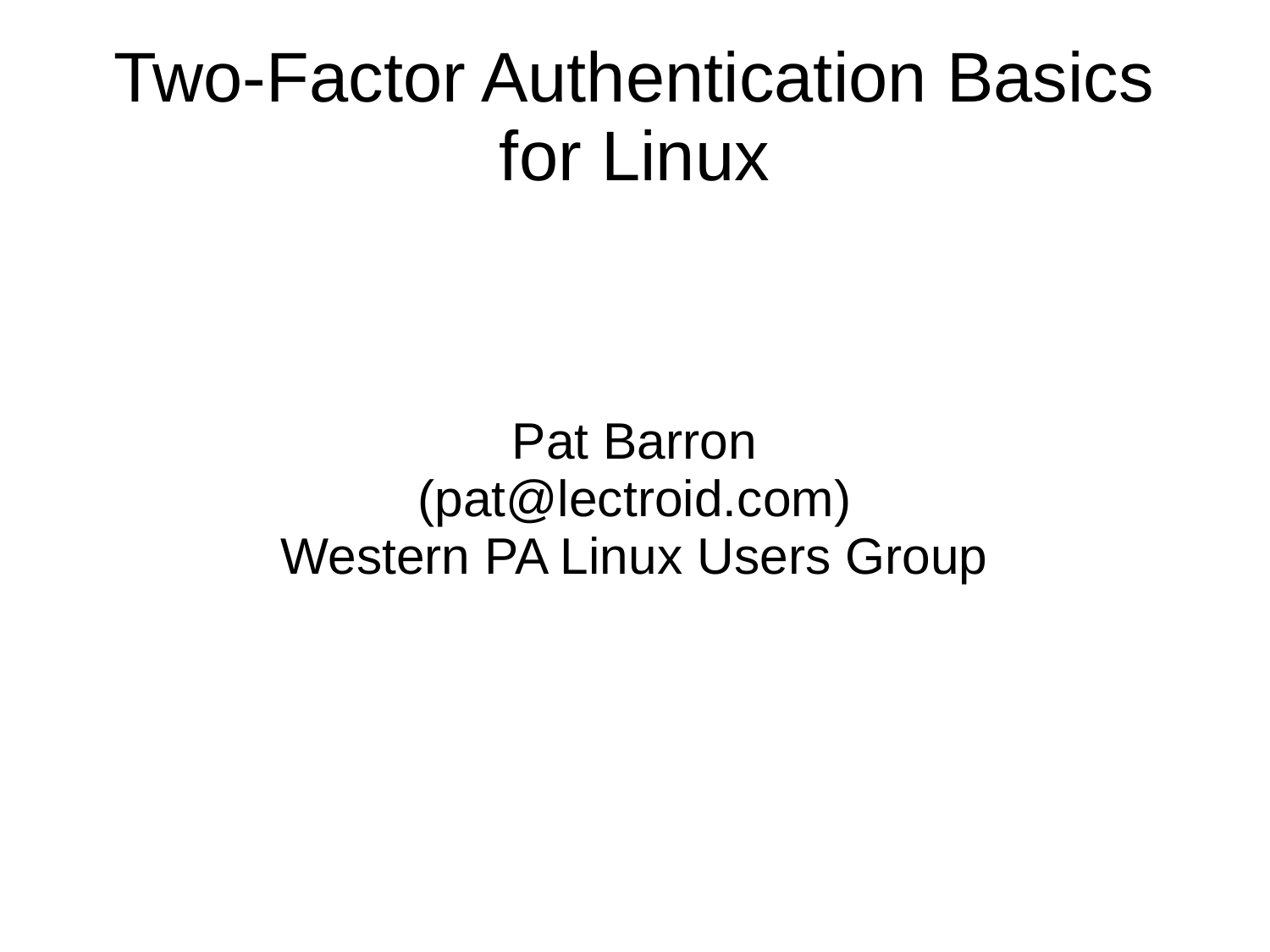# Some Basic Security Terminology

- Two of the most common things we discuss related to security are
	- Authentication proving who you are
	- Authorization deciding what you are allowed to do
- This presentation only discusses mechanisms of authentication. Authorization decisions are made by human beings (i.e., somene taking action to put your userid in the 'sudoers' file, etc.)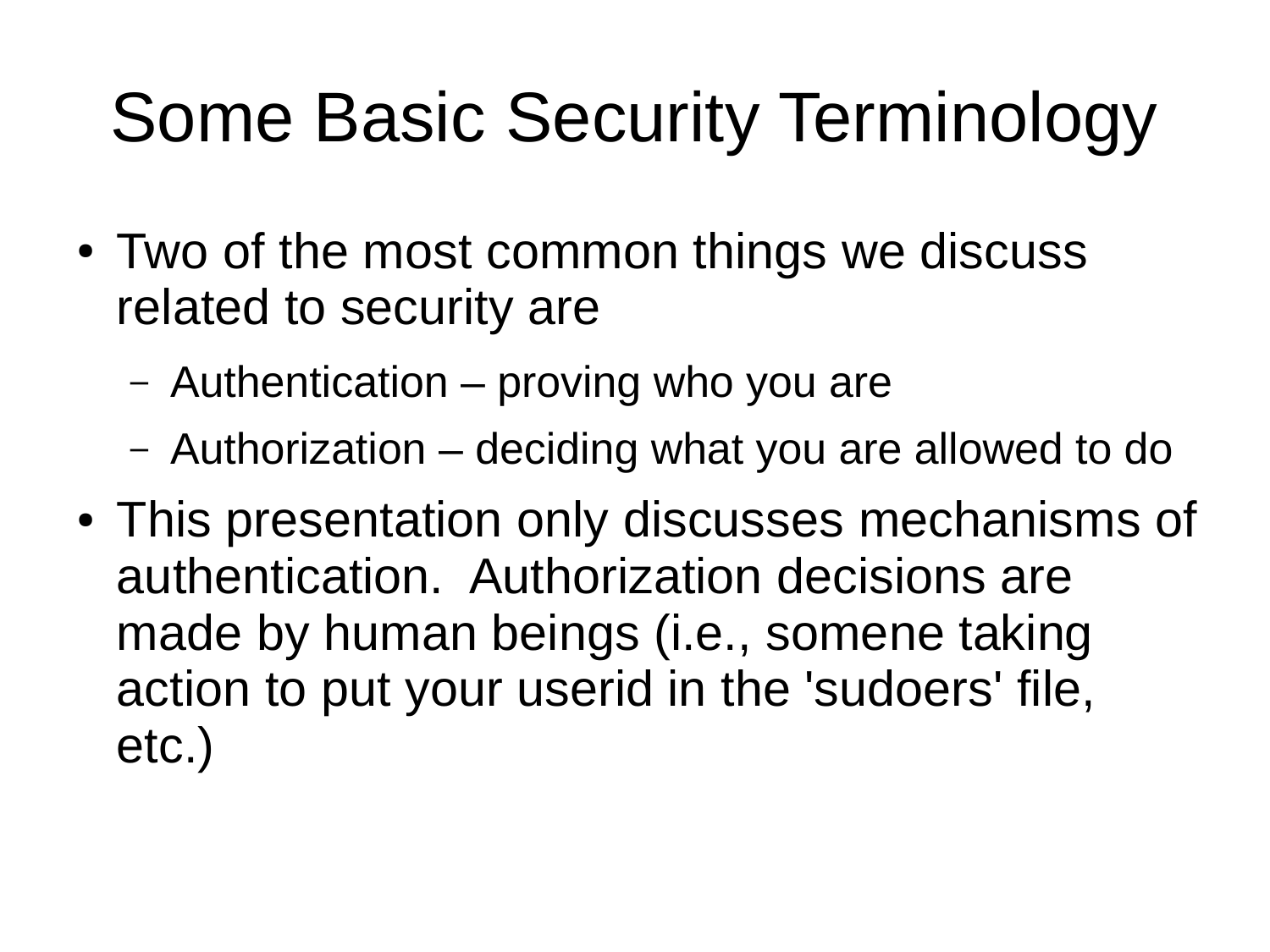#### Proving your identity to a computerbased service

- This is a challenge, since computers aren't sentient, so they can't get to know you, and recognize you the way other humans can.
- The most traditional way for computer-based services to identify users is via a password.
	- A password is effectively a shared secret between you and the computer, and (in theory) no other party.
	- If you claim to be X, and you demonstrate that you know X's password, then the system concludes that you must, in fact, be X.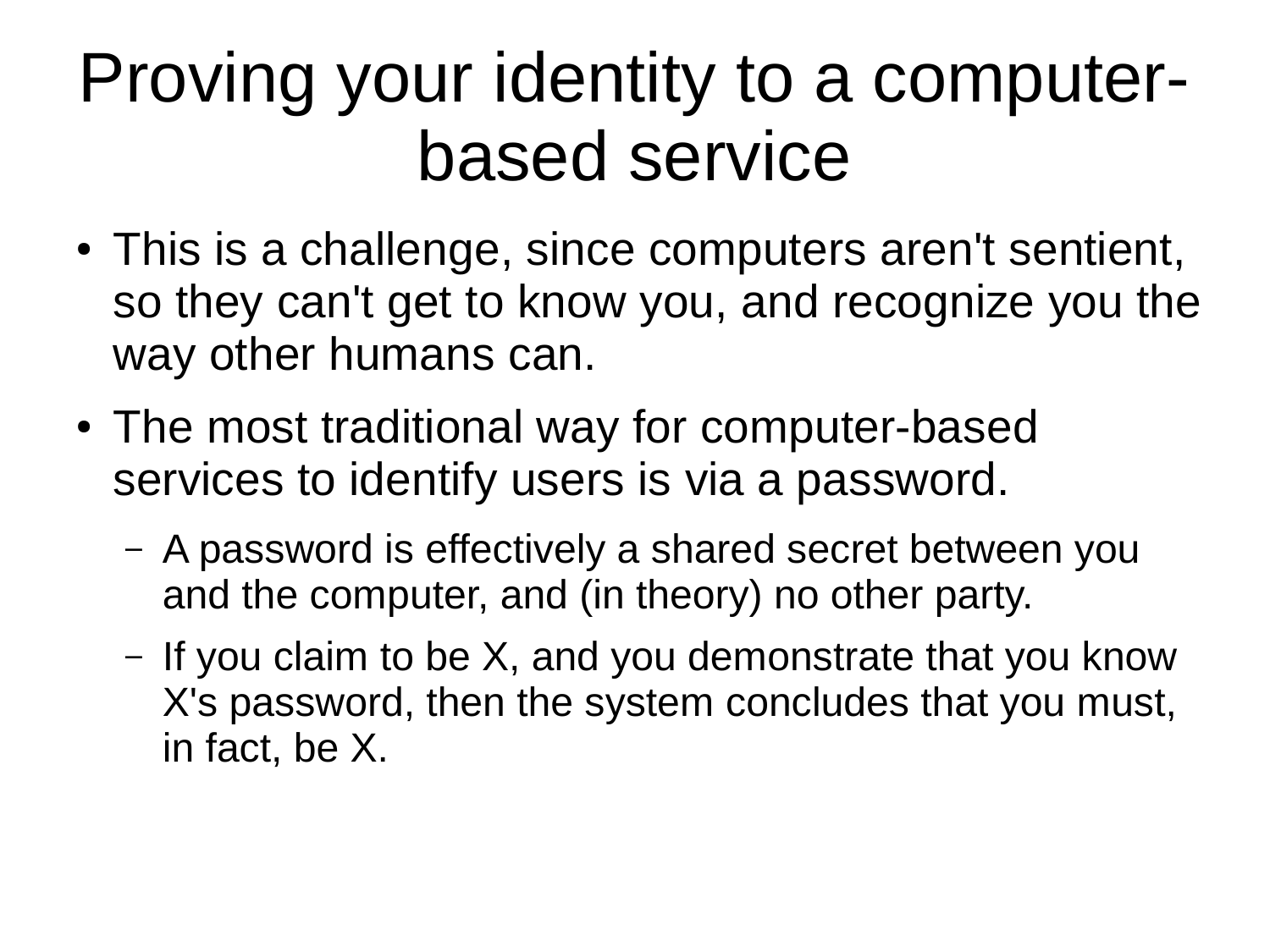## Passwords aren't perfect (in some cases, they're not even "good"...)

- Demonstrating that you know X's password doesn't prove that you are X.
- Demonstrating that you know X's password only proves that you are someone who knows X's password....
- Passwords get written down, stolen, intercepted in transit, phished, and all kinds of other bad things.
- If someone gets your password, and that is all that is used to authenticate you, they can masquerade as you as they please, until you change your password.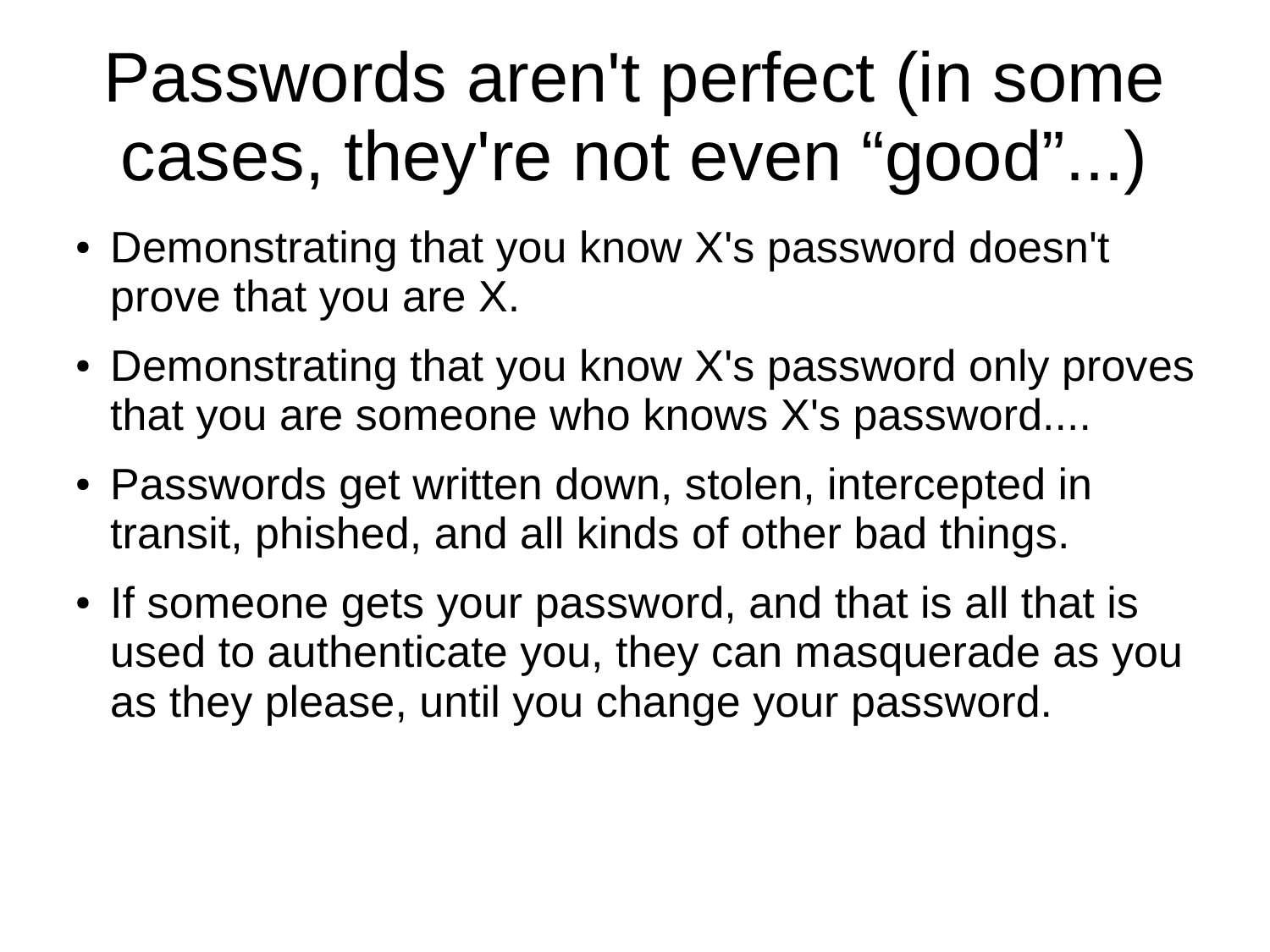## Improving the situation

- We can improve the reliability of authentication by testing additional "authentication factors".
- The more points of data we have to make the case for your identity, the more confidence we have in the authentication.
	- Testing only one authentication factor is referred to as "single-factor authentication" - testing more than one before deciding that the subject's identity is sufficiently proved is "multi-factor authentication".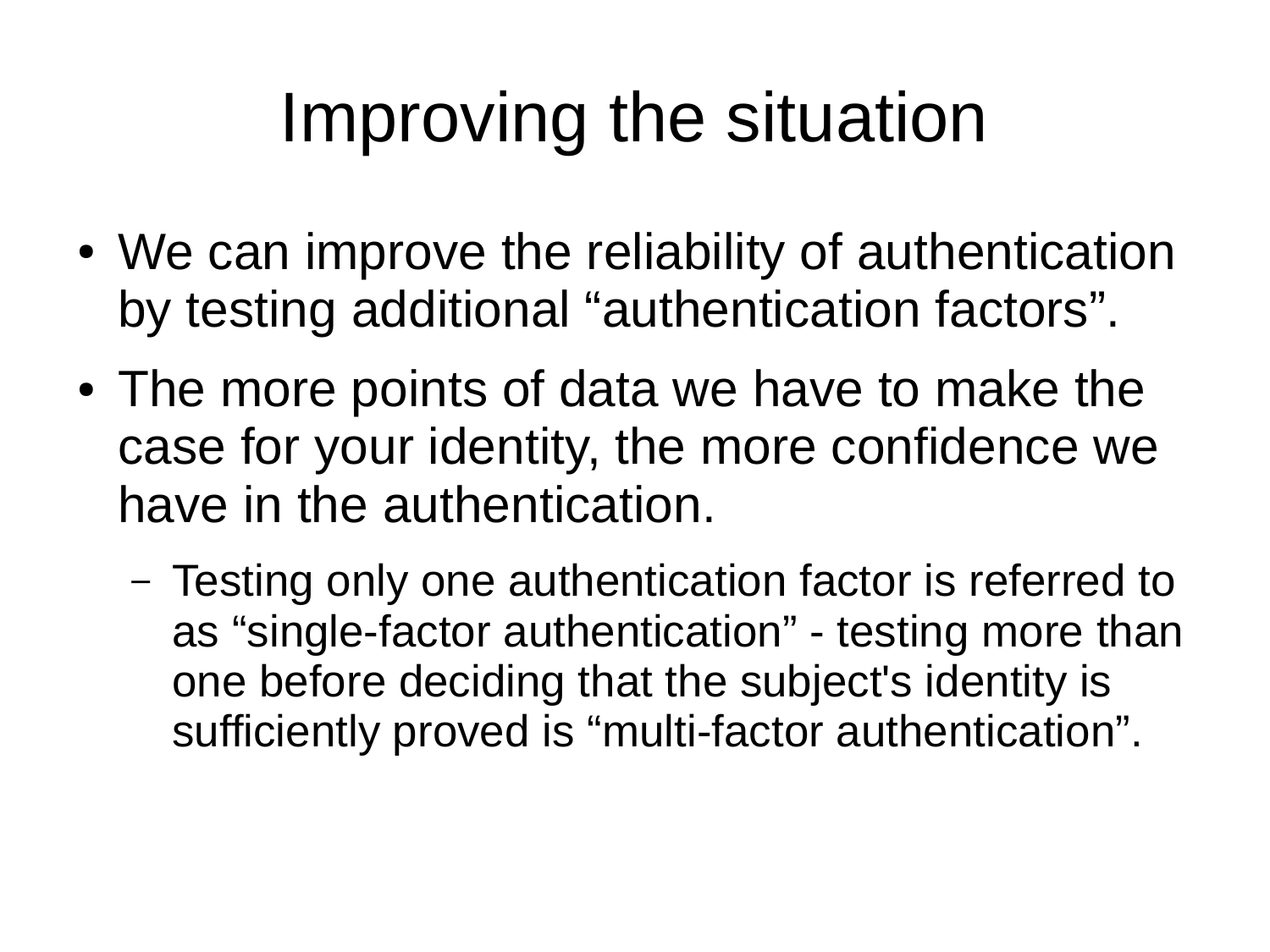## Multi-Factor Authentication

- An authentication "factor" is some characteristic that we can attempt to test, that is (theoretically) unique to a specific party.
	- Knowledge factors something you know (password, PIN, security question, etc.)
	- Possession factors something you have (credit cards, keys, PKI certificates, authentication tokens, etc.)
	- Inheritance factors something you are (fingerprints, retina pattern, voiceprint, etc.)
- The usefulness of any of these factors for authentication depends on the idea that it would be impractical for anyone other than the individual we wish to identify to successfully pass a test of that factor.
	- We already know this isn't always the case though some factors are harder to "hijack" than others...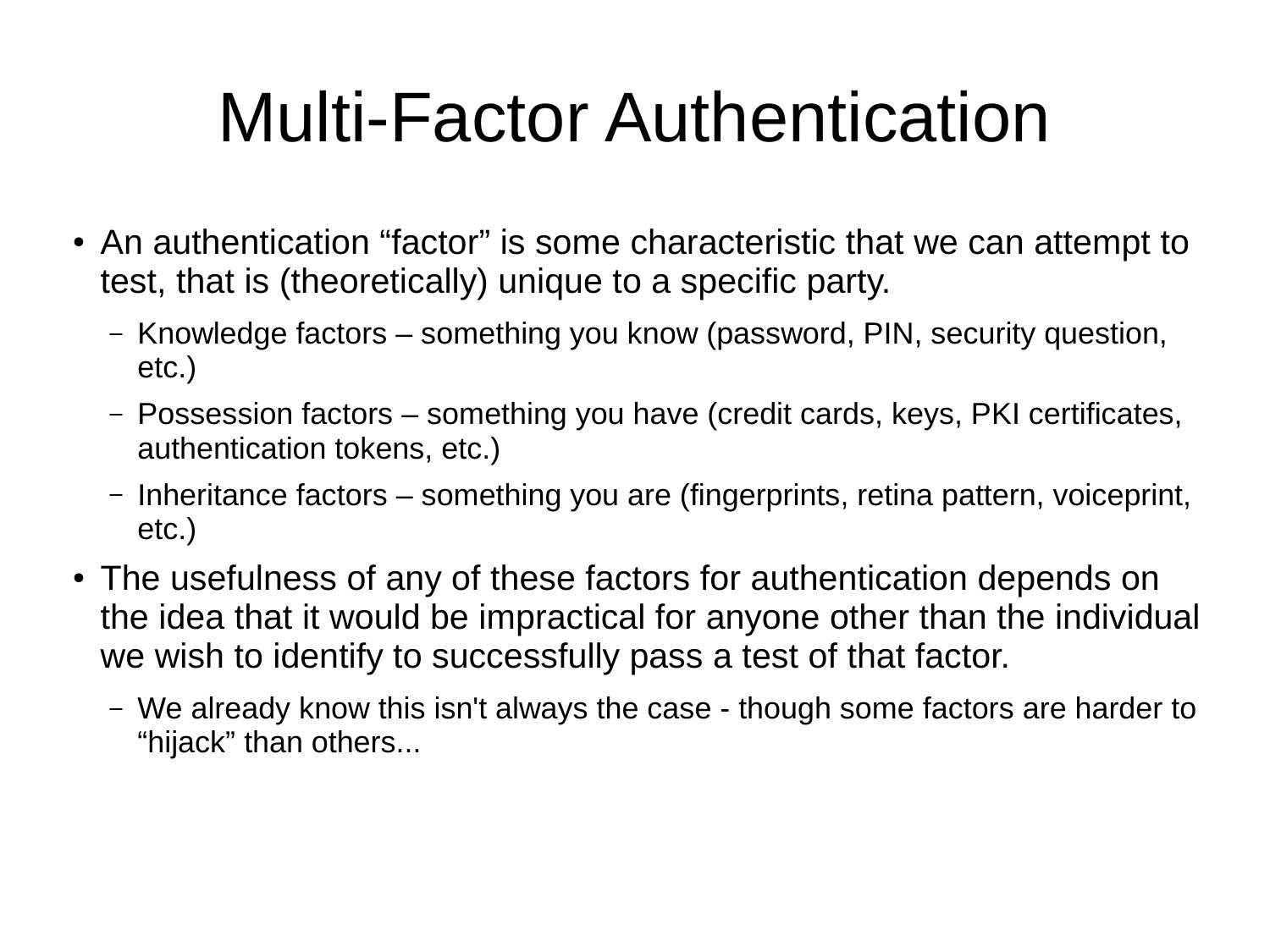#### An example of "real world" singlefactor authentication.

- Consider the process of opening your locked front door
	- The locked door is intended to keep out anyone who is not allowed in.
	- You give keys to anyone who is allowed in. This is an authorization mechanism.
	- The key is an authentication mechanism though it doesn't identify an individual, it simply identifies "a person who is allowed in".
	- As a consequence, anyone who can get hold of a key, by whatever means, can masquerade as "a person who is allowed in" until such time as the lock is changed – the lock doesn't know any better...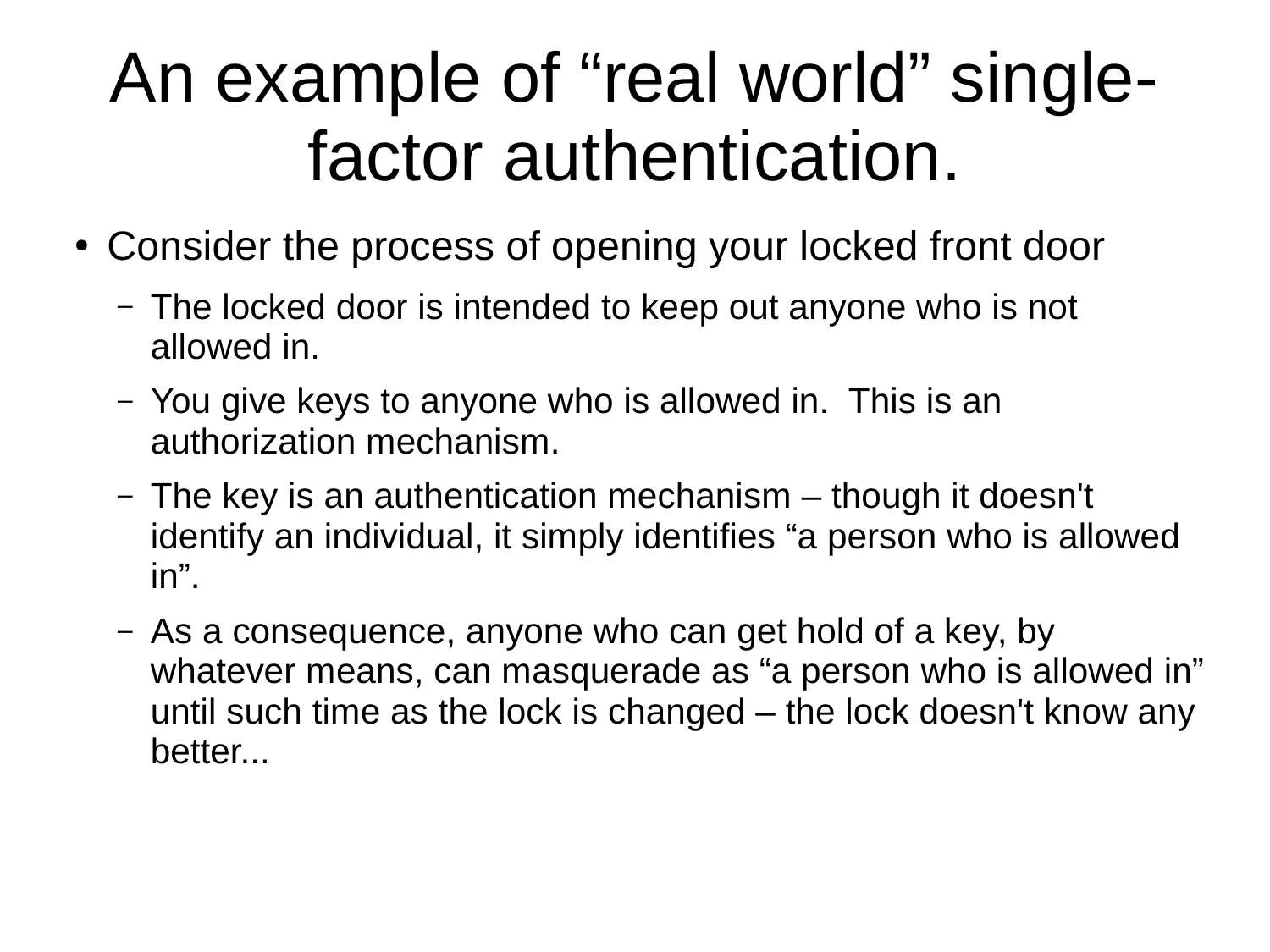# A more familiar example

- You use a userid and password to log in to your Linux system.
- You make a long, complicated password, because you're told that is more "secure". But it's also hard to remember, so you write it down on a notepad next to your computer...
- Anyone who happens to see the notepad can now masquerade as you and access resources on your computer in your name, until such time as you change your password.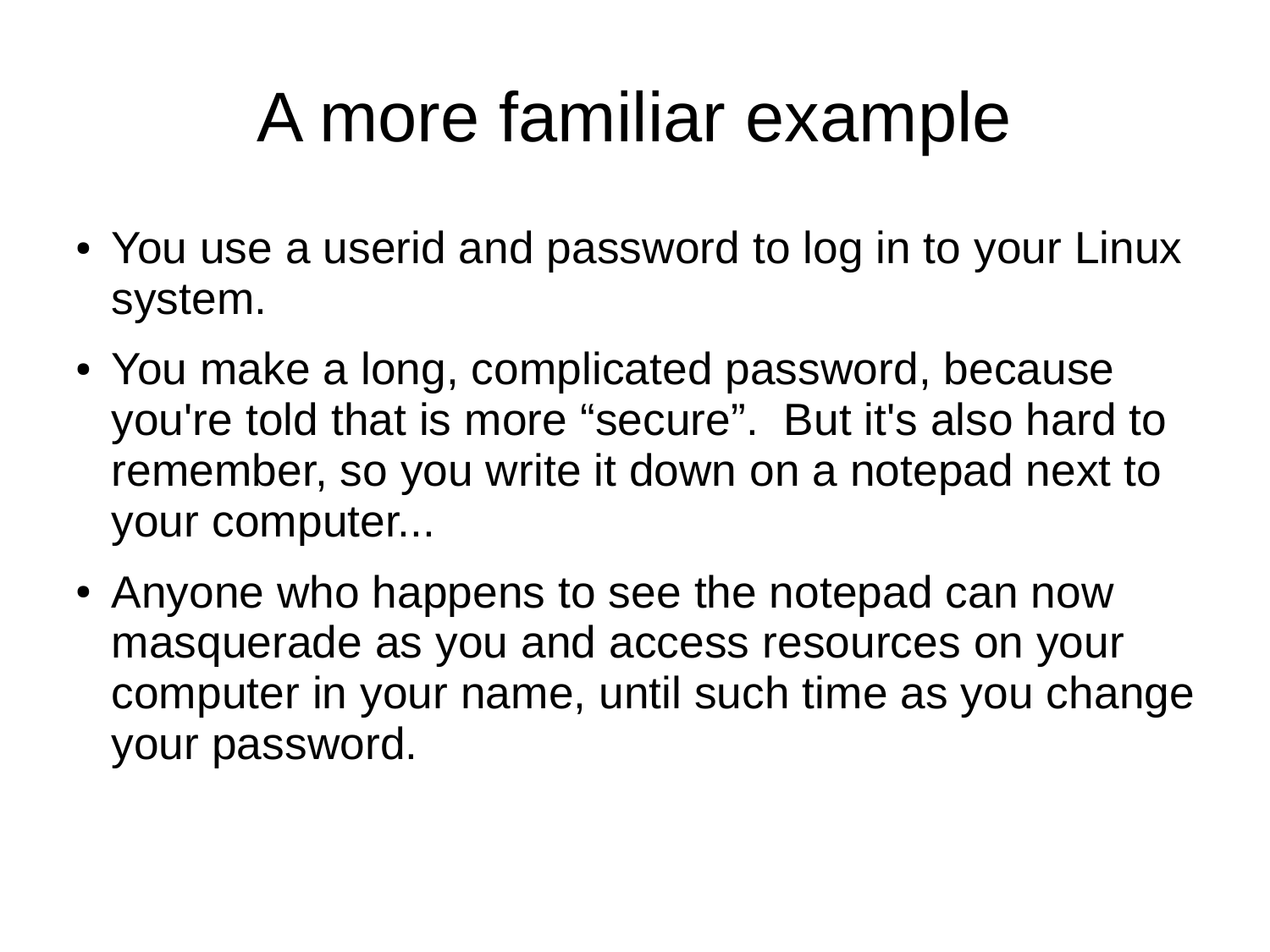## A "real world" example of multifactor authentication

- Withdrawing cash at the ATM
	- You go to the machine
	- You put in your card
	- You punch in your PIN number
	- You withdraw some money
- Note that we need the card, and the PIN. Neither one, by itself, is sufficient.
- We are testing two authentication factors possession of the card (something you have), and knowledge of the PIN (something you know).
- Anyone who wants to masquerade as you to access your account must get possession of the card, and knowledge of the PIN, or they will not succeed.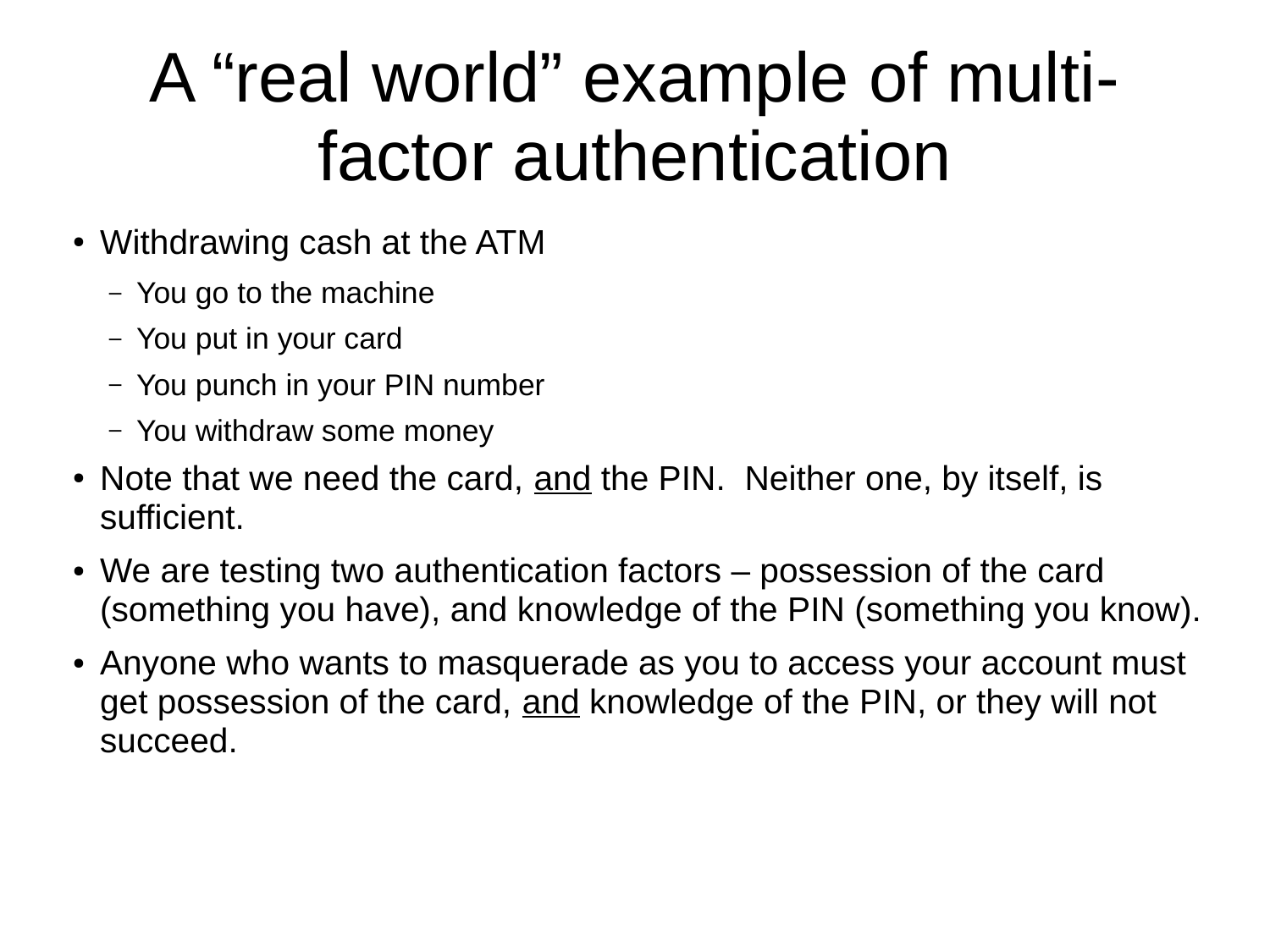## Why is multi-factor authentication helpful?

- Testing multiple factors strengthens the case to "believe" the authentication.
	- You know your bank card PIN, but someone may look over your shoulder and watch you key it in.
	- You have your bank card, but if you lose it and someone else finds it, now that person has it instead of you.
	- These are things which are known to happen in the real world so if someone knows your PIN, or has your card, should someone really believe that they're you?
	- The chance of someone stealing your PIN, and getting possession of your card, is much less likely – still possible, but sufficiently less likely that we are satisfied with this.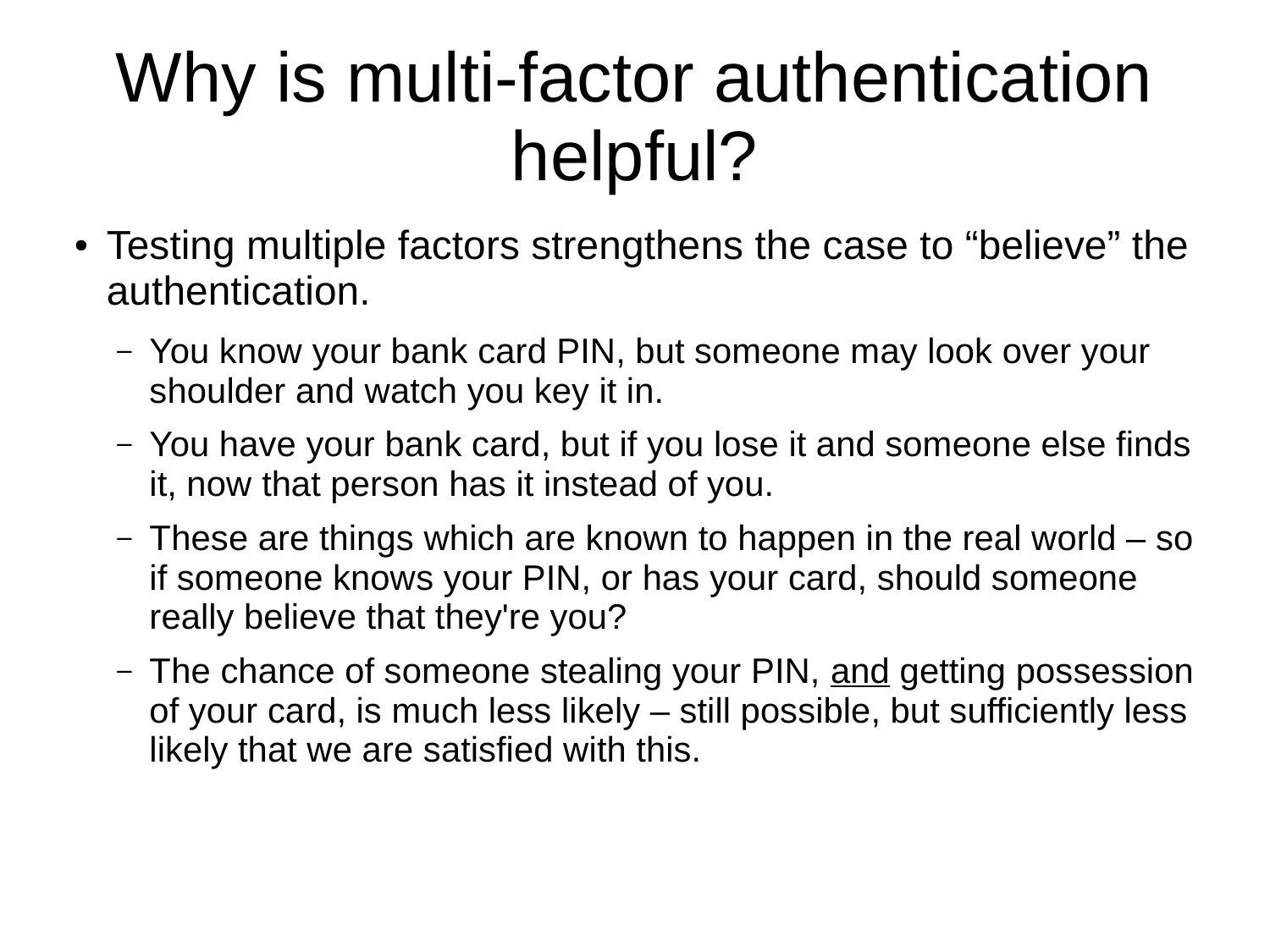#### Accidentally "breaking" multi-factor authentication

- In systems that use two factors specifically, "something you know", and "something you have", naive users may break the system by storing the two factors together – such as, writing one's bank card PIN on the card itself.
- This effectively changes the system to single-factor – in this example, now physical possession of the bank card is enough to successfully authenticate.
- So, don't do this....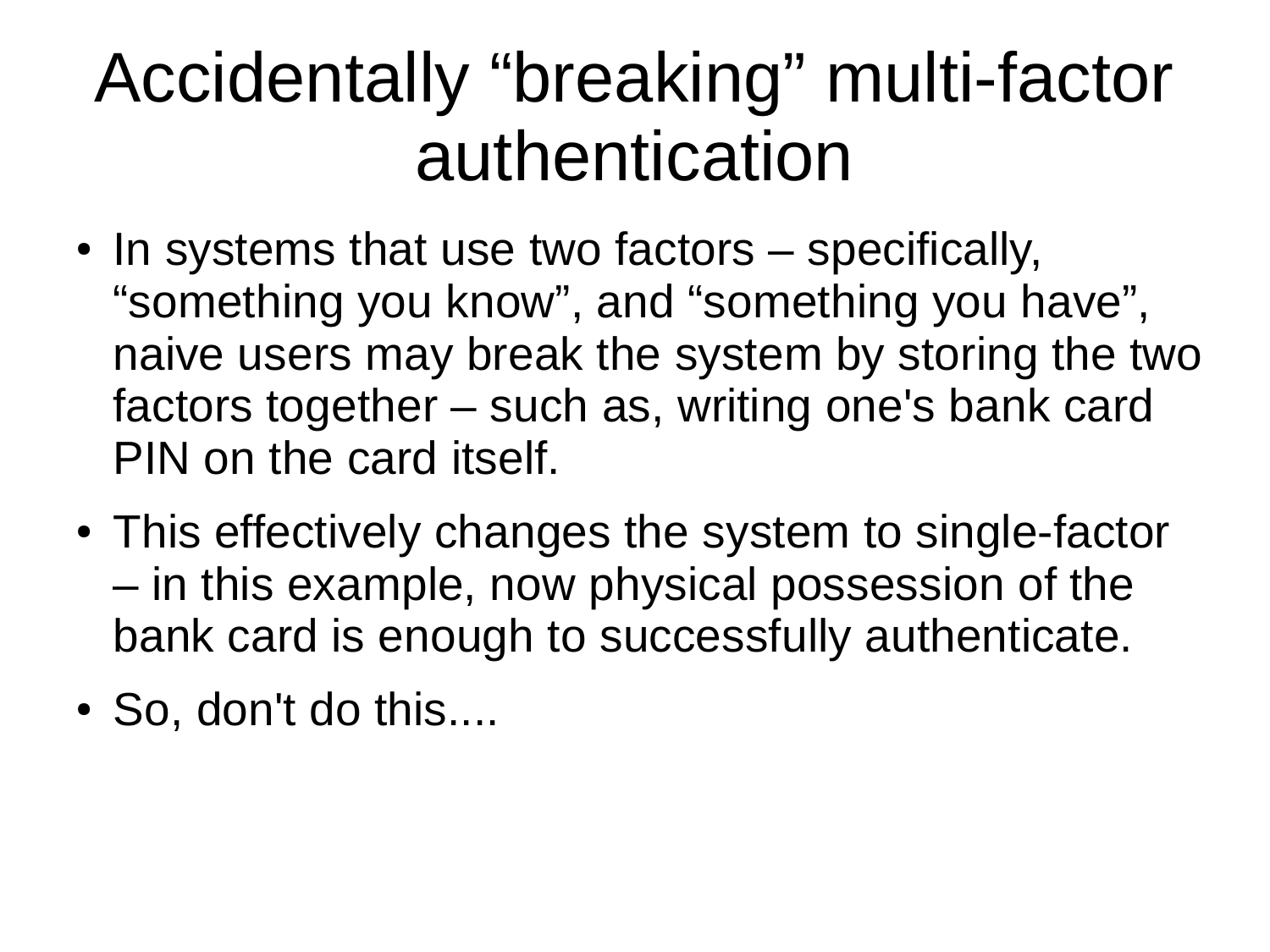## Implementing multi-factor authentication on computer systems

- A common way to implement multi-factor authentication is to add an authentication token ("something you have") to the traditional password ("something you know")
	- Hardware tokens dedicated devices (usually very small) that are used to interact with the authentication process.
		- RSA "SecureID" tokens are a very popular form of this
	- Software tokens an app that runs either on your own computer, or a handheld computer (e.g., a smartphone) that can interact with the authentication process.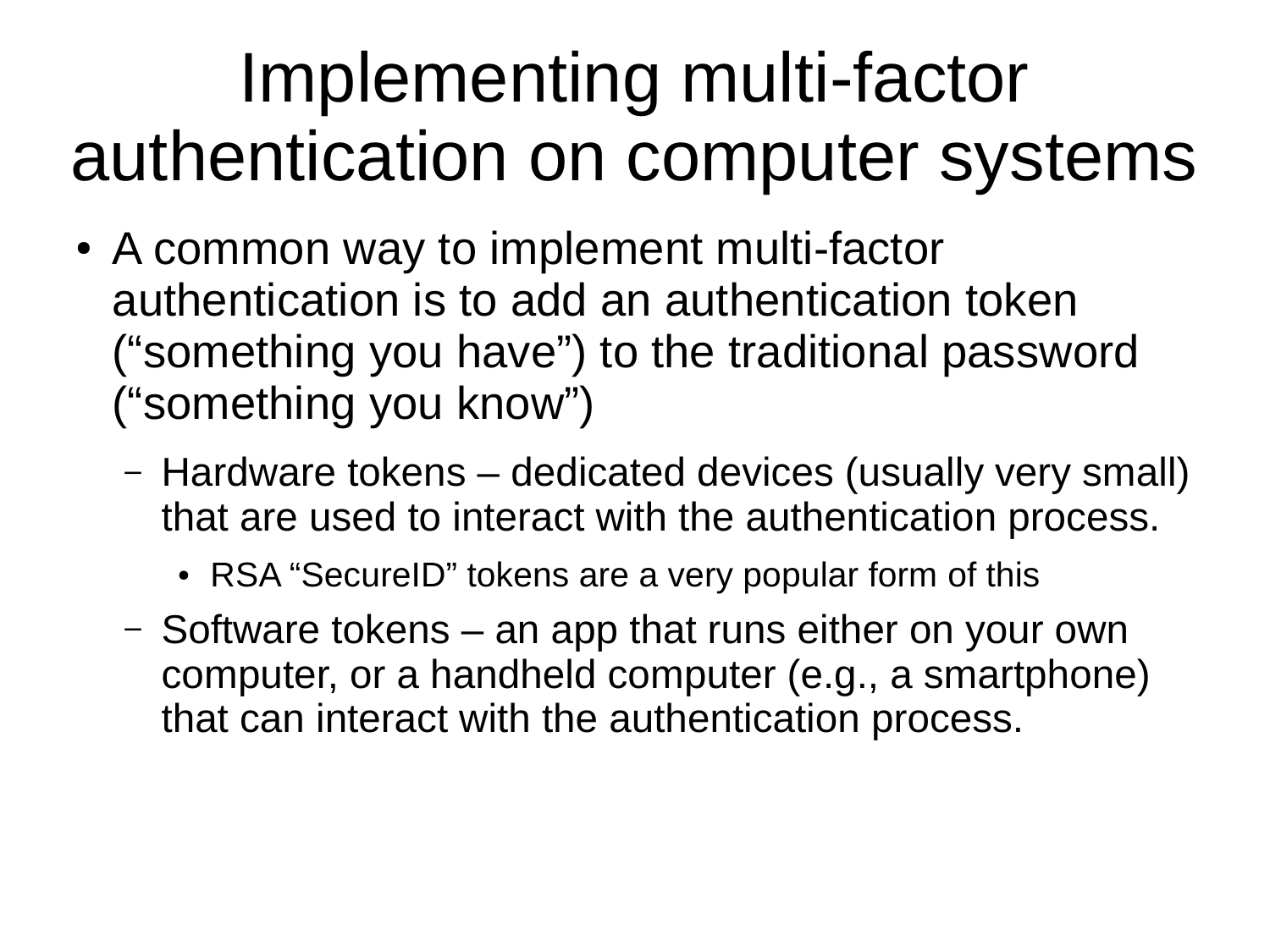# How tokens typically work

- A secret is shared between the token, and the computer system.
- When authenticating to the computer system, the token is used in some way during the authentication process.
- If the token interaction succeeds (i.e., if it seems that you have a token that knows the secret shared with the system), the system assumes that whoever is authenticating must be in possession of the token.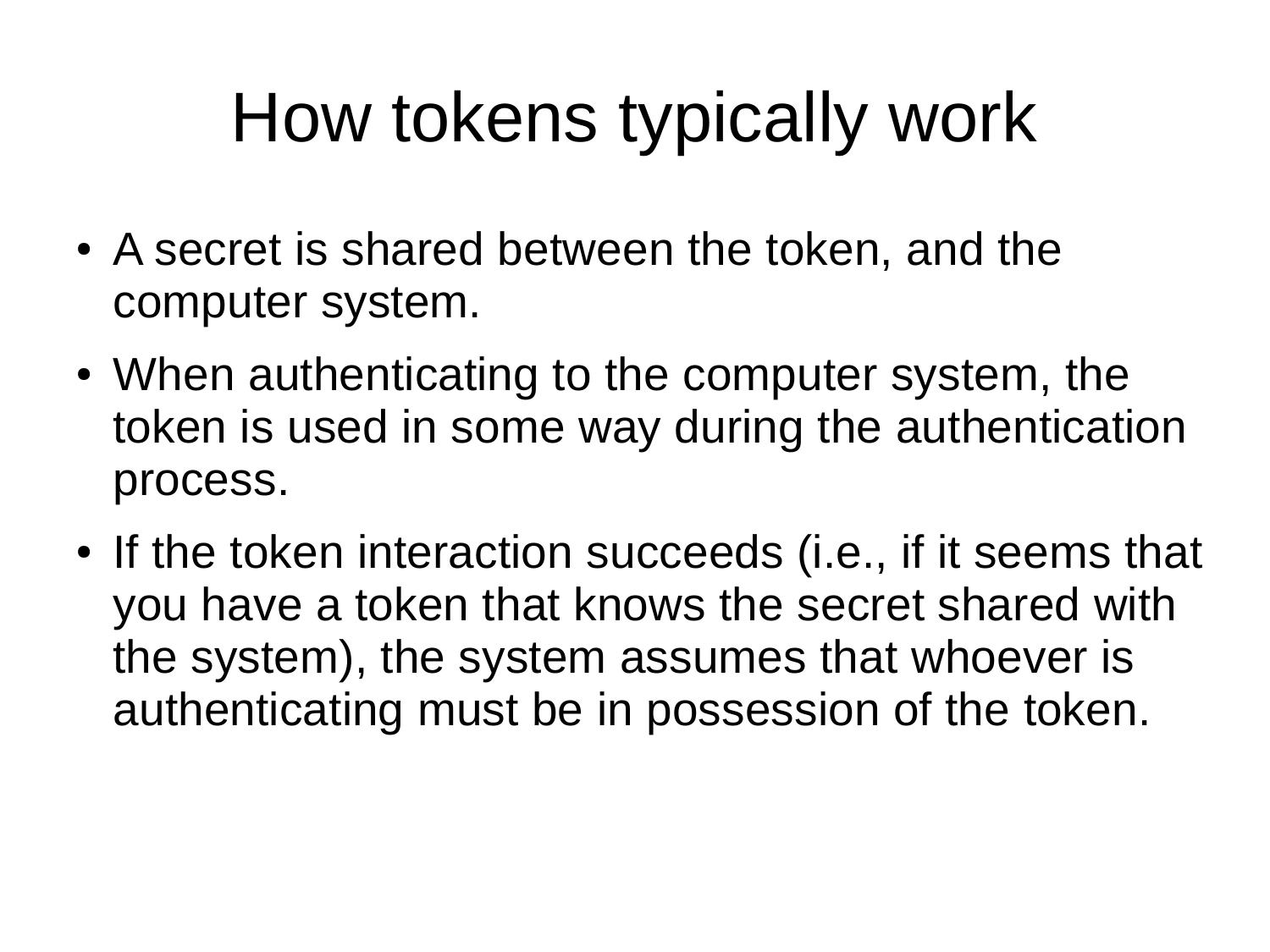### Advantages of hardware tokens

- Typically, they are simpler.
- Typically, they are made to be tamper-resistant – it is very hard to take them apart to extract the shared secret (which would allow you to clone the token). Attempting to disassemble a hardware token typically destroys the secret.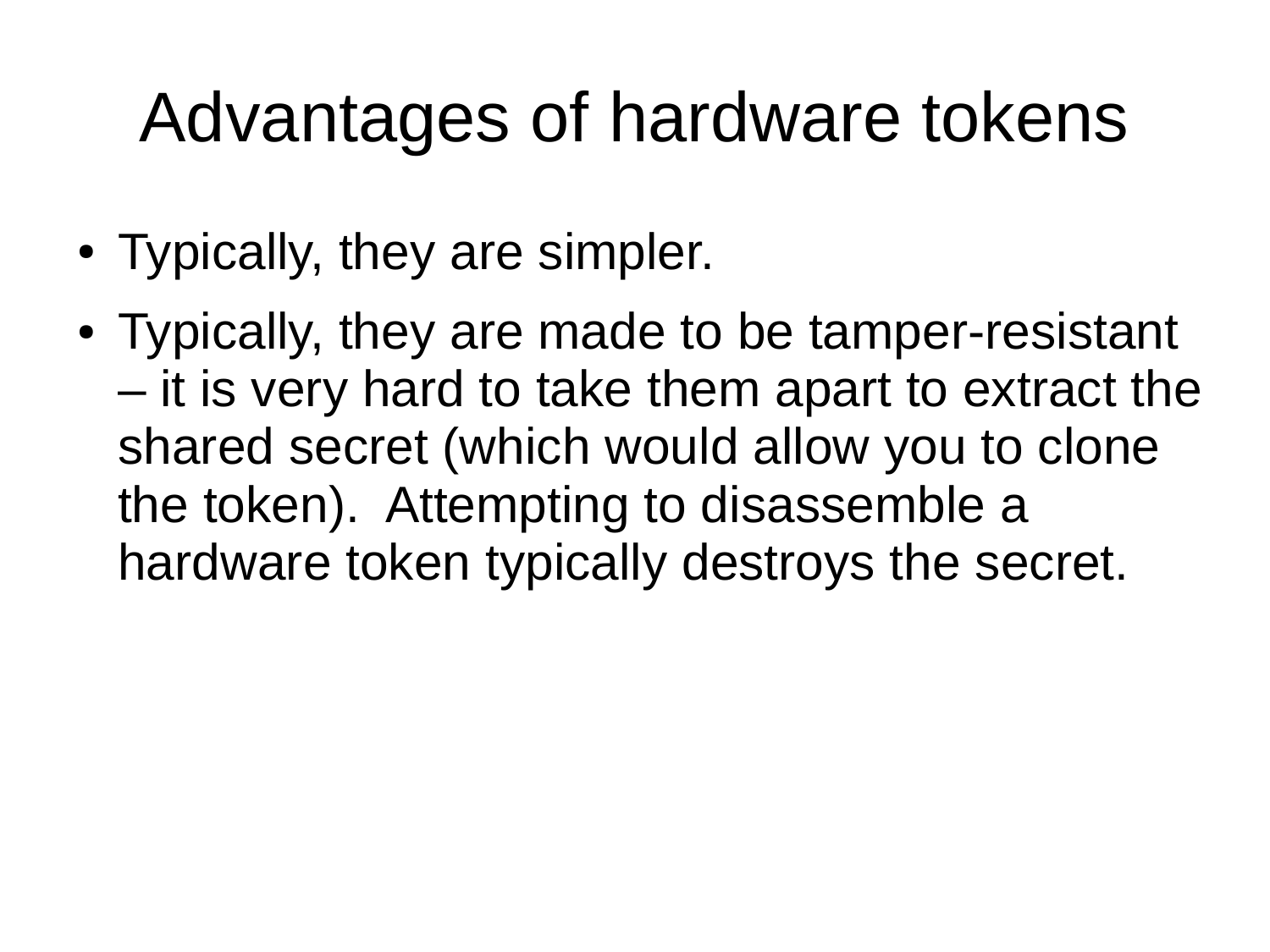#### Disadvantages of hardware tokens

- You may not know what is going on inside them, and may not be able to design software to be compatible with them – not necessarily open-source friendly.
	- You may get locked into a single vendor.
- They typically have a limited lifespan, after which they must be replaced.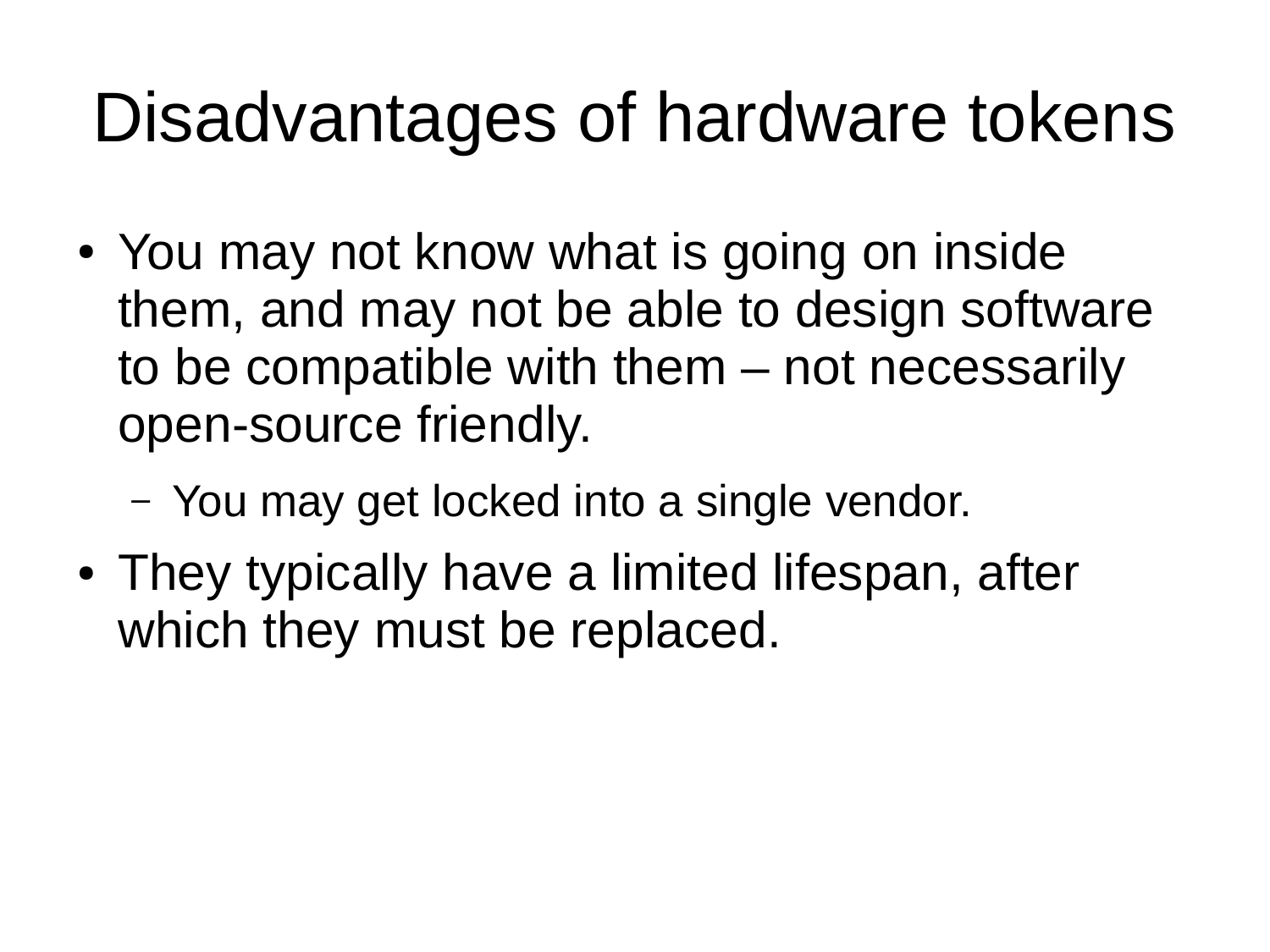## Advantages of software tokens

- Smartphones are commonplace why carry an additional device as a token, when you always have your smartphone with you all the time?
- Software token apps are available that conform to open standards.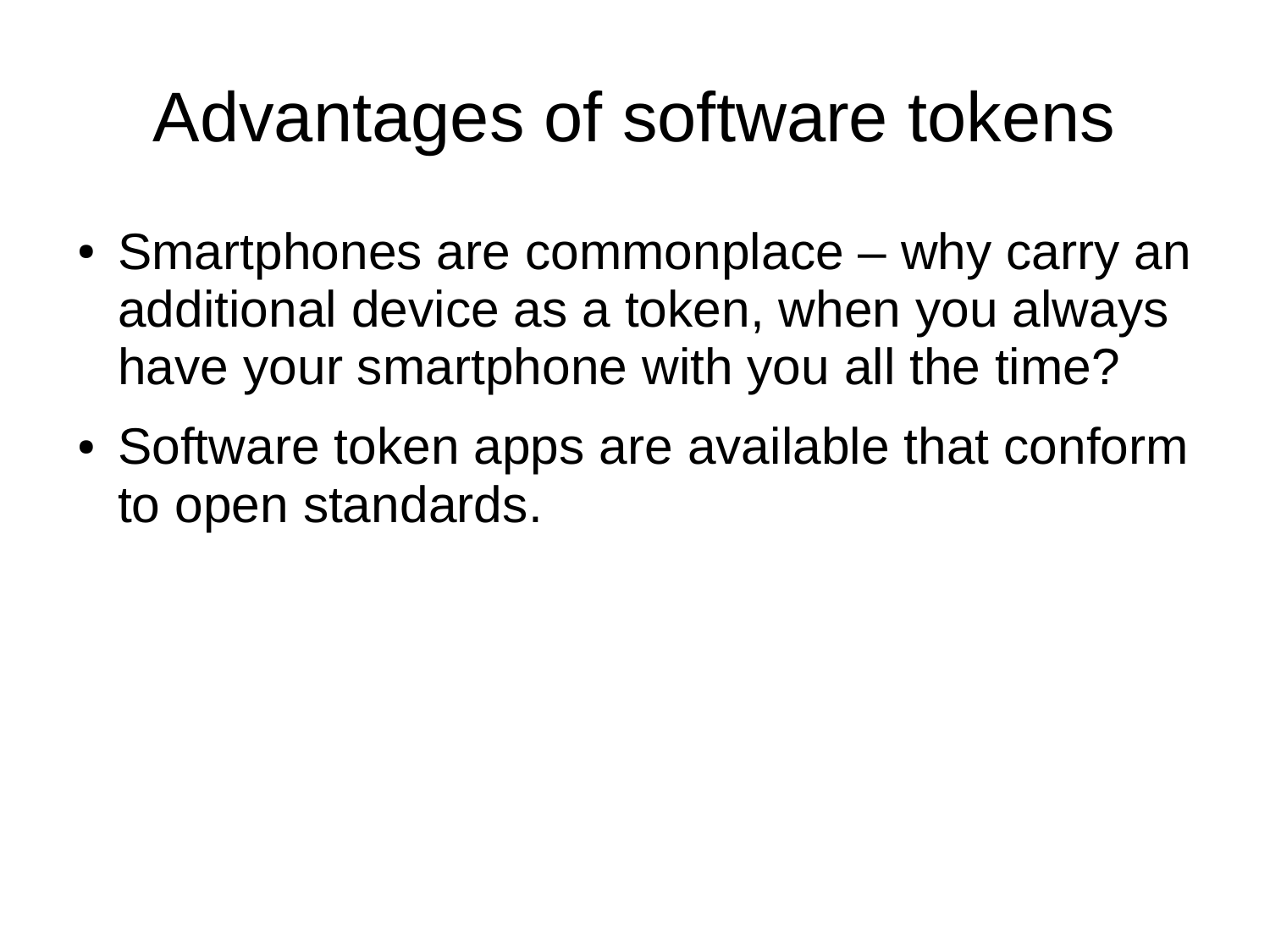#### Disadvantages of software tokens

- If someone else gets possession of your phone, they may be able to extract the shared secret from your software token, and thus clone your token.
	- This is a similar problem to the "writing your PIN on the ATM card" problem, but is mitigated by using the token as a second factor – still using a traditional password as well.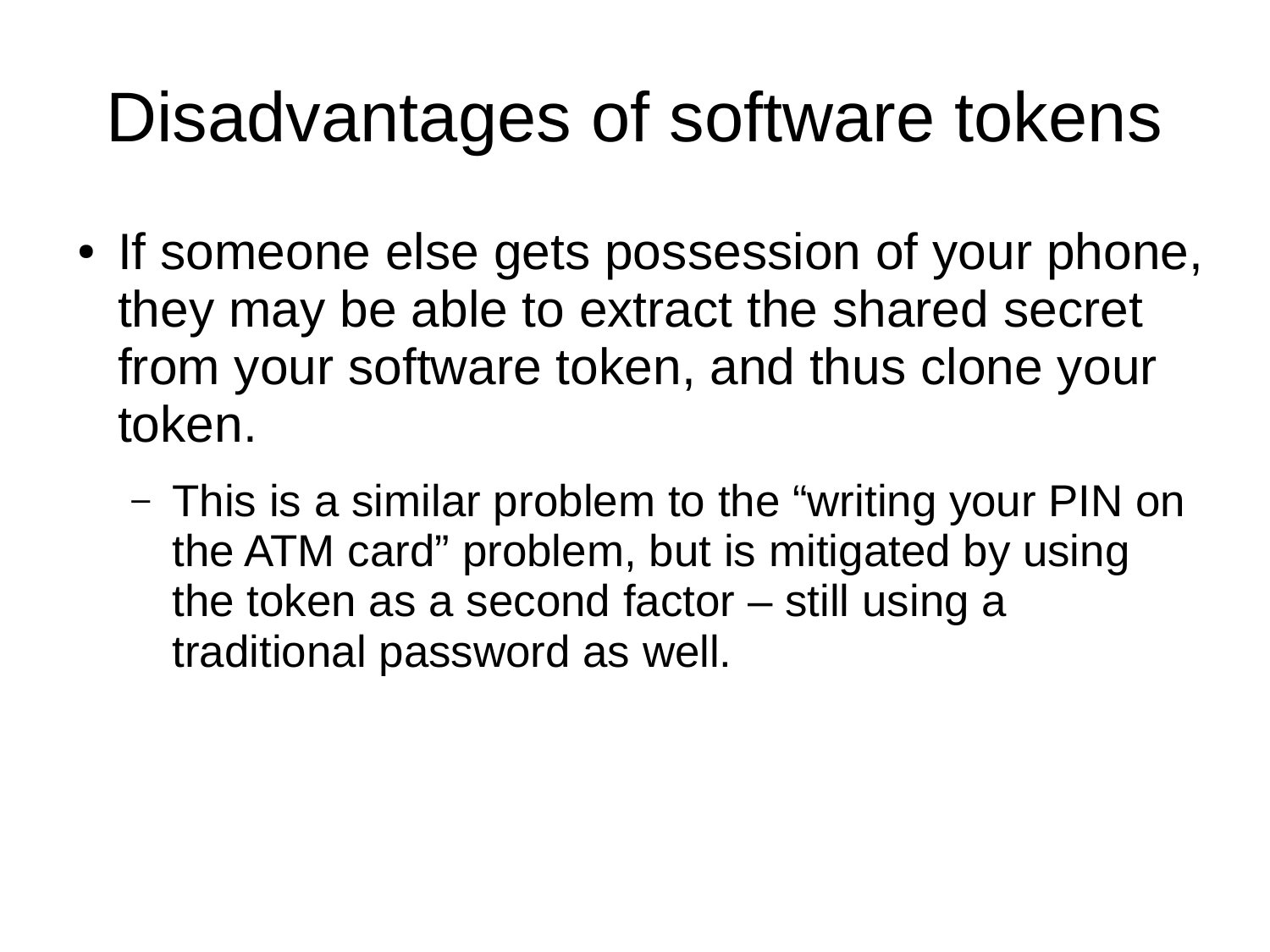#### Software authentication tokens on Linux

- We can implement two-factor authentication on Linux by using "oath-toolkit", which is available on a number of Linux distributions.
- OATH is an open authentication architecture promoted by The Initiative for Open Authentication.
	- Not to be confused with OAuth, which is also an authentication technology, but is different than what we are talking about here.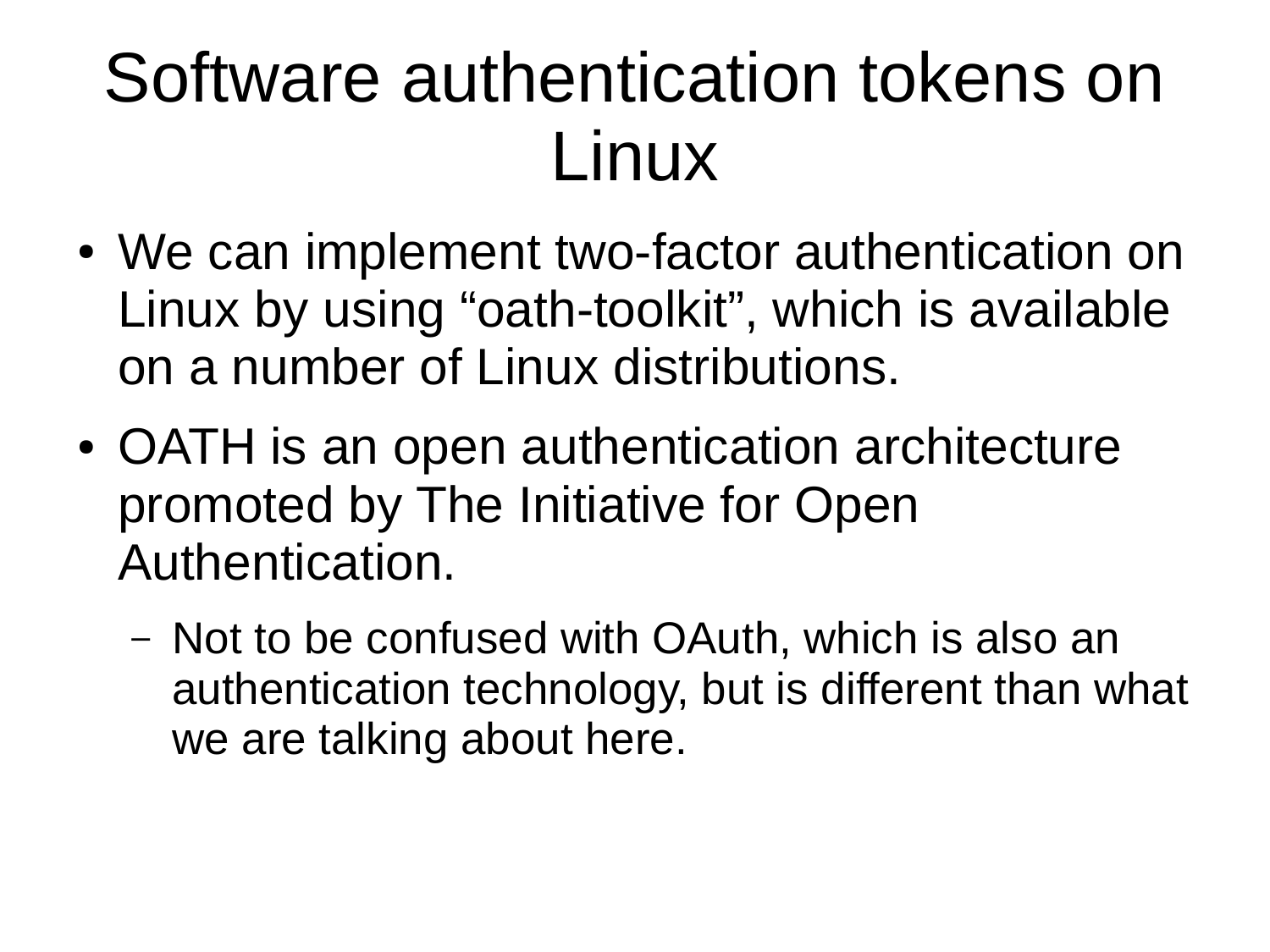## What oath-toolkit does

- oath-toolkit implements software token support (both client and server) based on the HOTP (HMAC-based One Time Password) and TOTP (Time-based One Time Password) standards, which are published as RFCs.
- The "oathtool" utility is a command-line based testing tool that can also in itself be used as a software token to interact with other systems (though it's very awkward to use it this way).
- The client side of oath-toolkit consists of a PAM module that can be plugged into the usual PAM security infrastructure.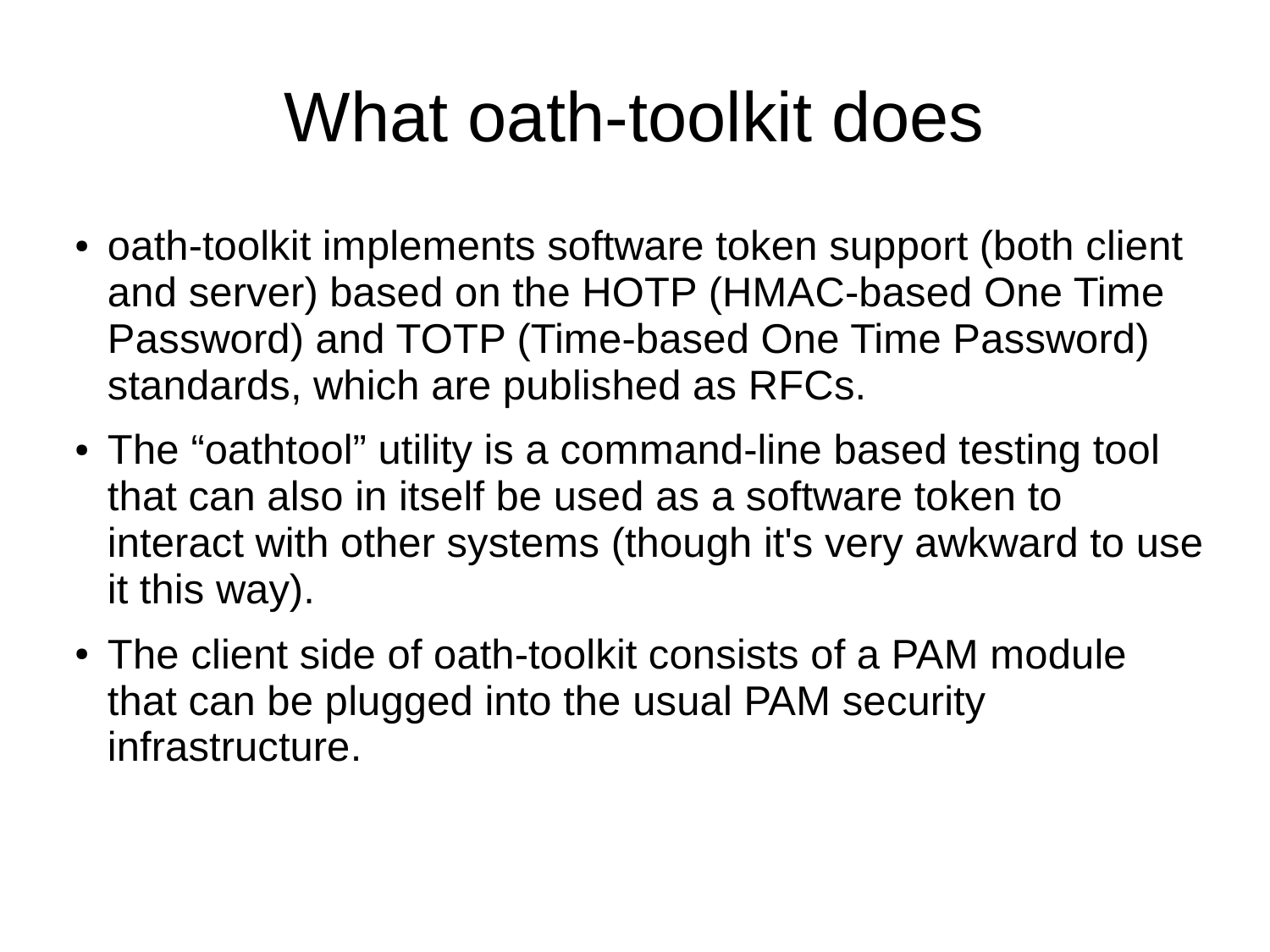# HMAC-based One Time Password (HOTP)

- Generates single-use passwords on demand, based on a secret shared with between the user and the system, and a moving sequence identifier.
- Each time you authenticate, the sequence number changes.
- $\bullet$  One problem if you use the HOTP token to generate a one-time password at a time when you're not actually authenticating to the computer, it can throw HOTP out of sync, and you may have to reset the token and the server's idea of your token's state.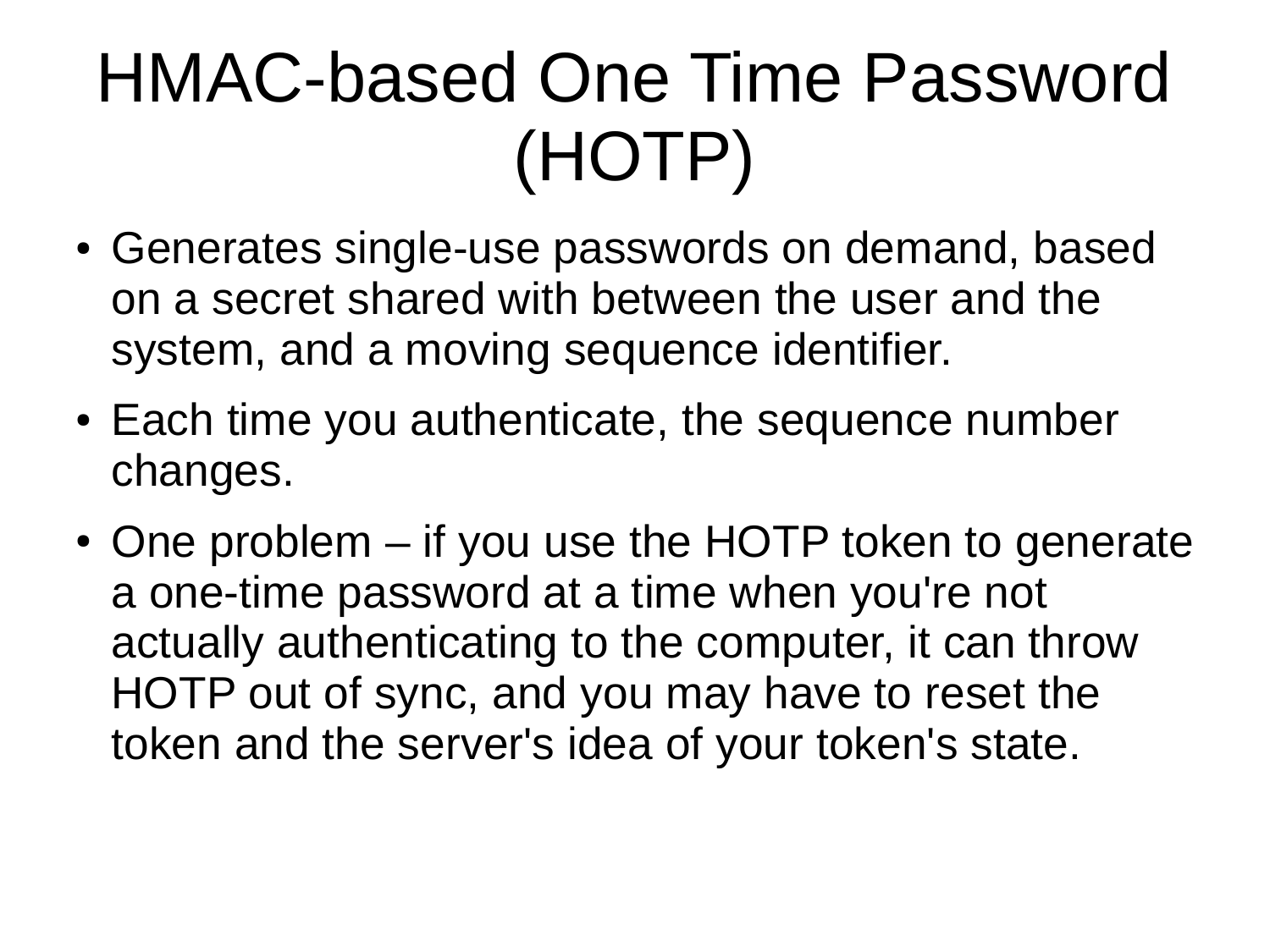# Time-based One Time Password (TOTP)

- This is effectively the same as HOTP, except the sequence identifier used is the current time.
	- This is similar to what SecurID tokens do, where they constantly display a token code that changes periodically, and when you authenticate, you provide whatever token code is displayed at that moment. TOTP works in this way as well.
- This eliminates the problem of the HOTP token getting thrown out of sequence sync.
- However, it introduces a new requirement that the computer system and the software token be kept in close time sync.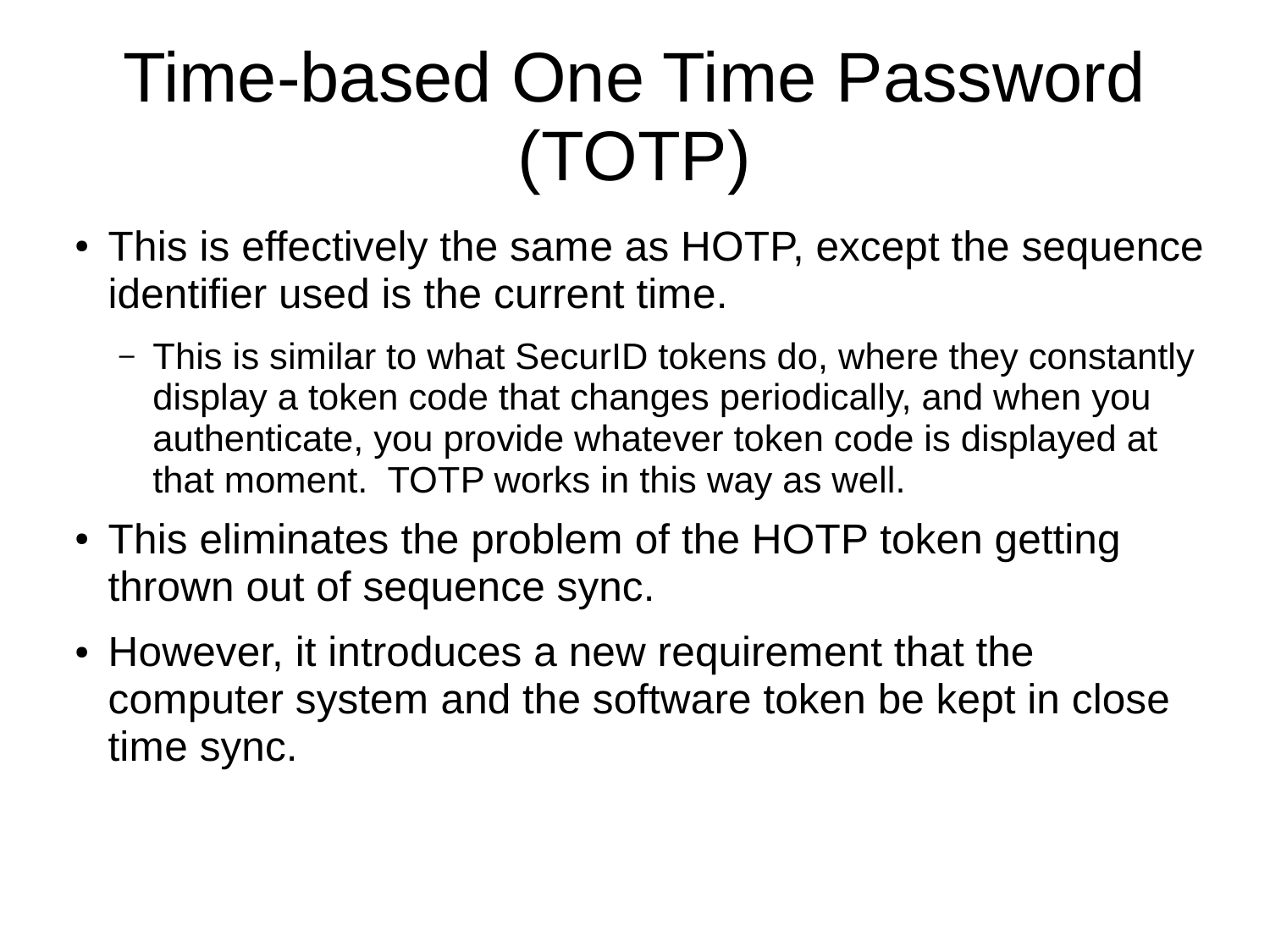# What you need to use oath-toolkit

- You need the appropriate Linux packages installed on the system you're using OATH to protect
	- Fedora: "yum install oathtool pam\_oath"
	- Debian: "apt-get install oathtool libpam-oath"
- You need to plug the pam oath.so module into your PAM configuration (see live demo).
- You probably need a software token app for your smartphone (I happen to use an app called "mOTP" on Android, but Red Hat provides a free Android app called "FreeOTP", as does Google Authenticator, or you can use any other app that supports HOTP and/or TOTP).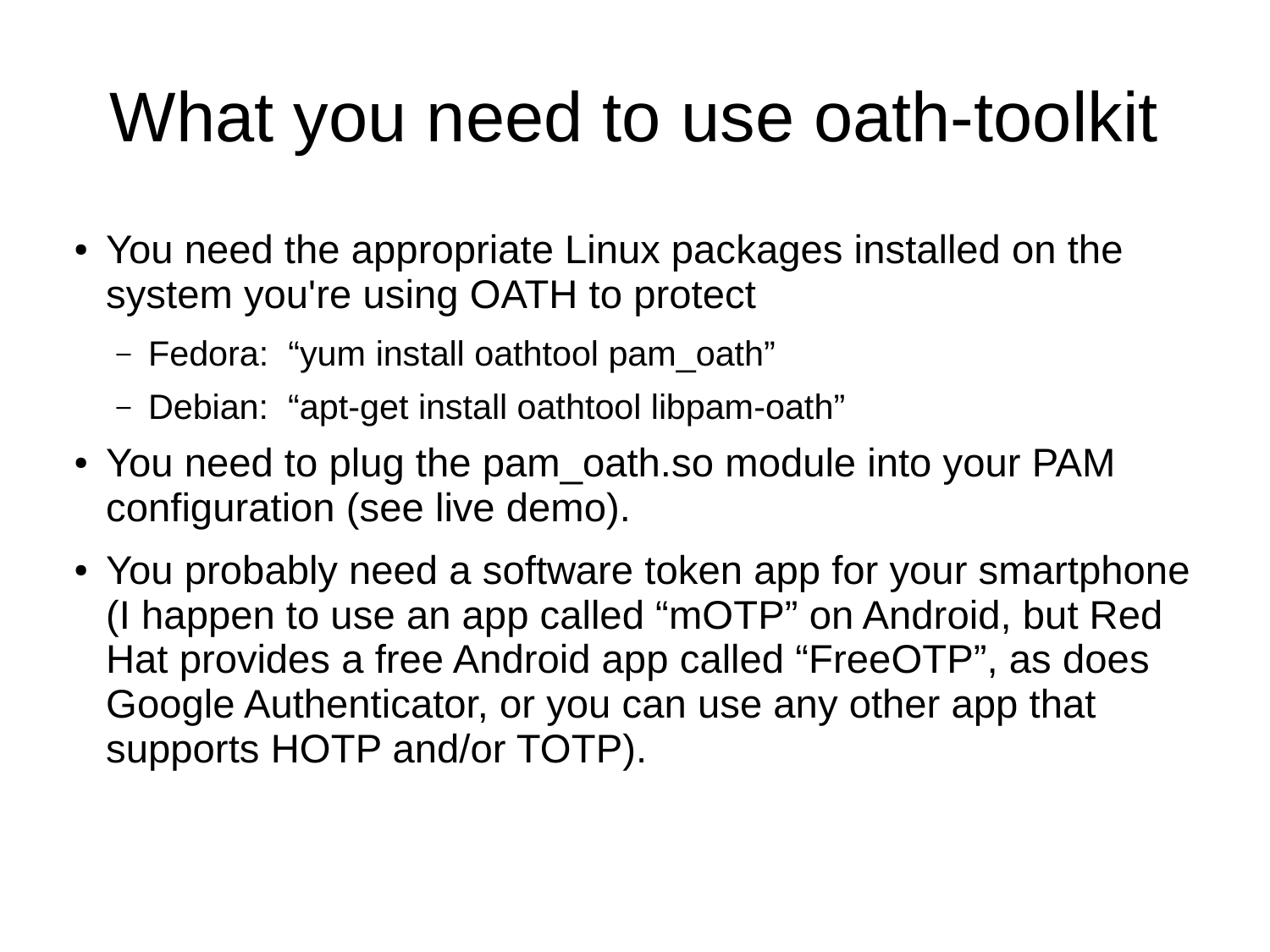#### Caveats about oath-toolkit to keep in mind

- The biggest problem with oath-toolkit is that it is very poorly documented, particularly the PAM module.
	- There is no man page for the PAM module, the "documentation" exists only in a README file installed under /usr/share/doc/pam\_oath on Fedora (may be elsewhere on other distros). The format of the "shared secret" file is documented only in the source code itself – and it's not really "documented", you just need to read the source and see what it is looking for....
- Beware that you may need to disable SELinux (or switch it to "permissive" mode) in order to make the PAM module work – I had to do this on Fedora 21. Should be fixable for someone with time and energy to analyze the SELinux logs and fix the policy.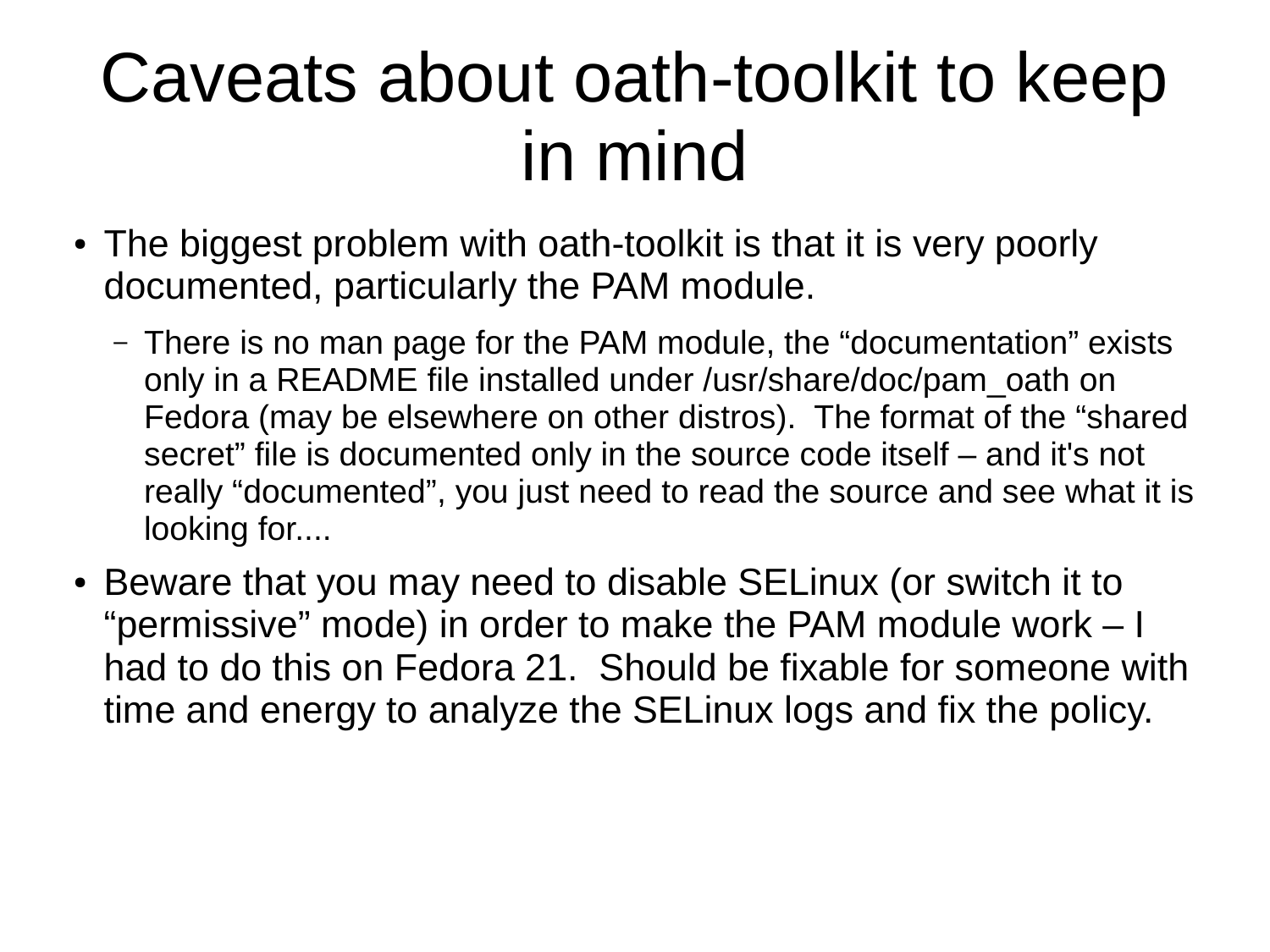#### Live Demo Now